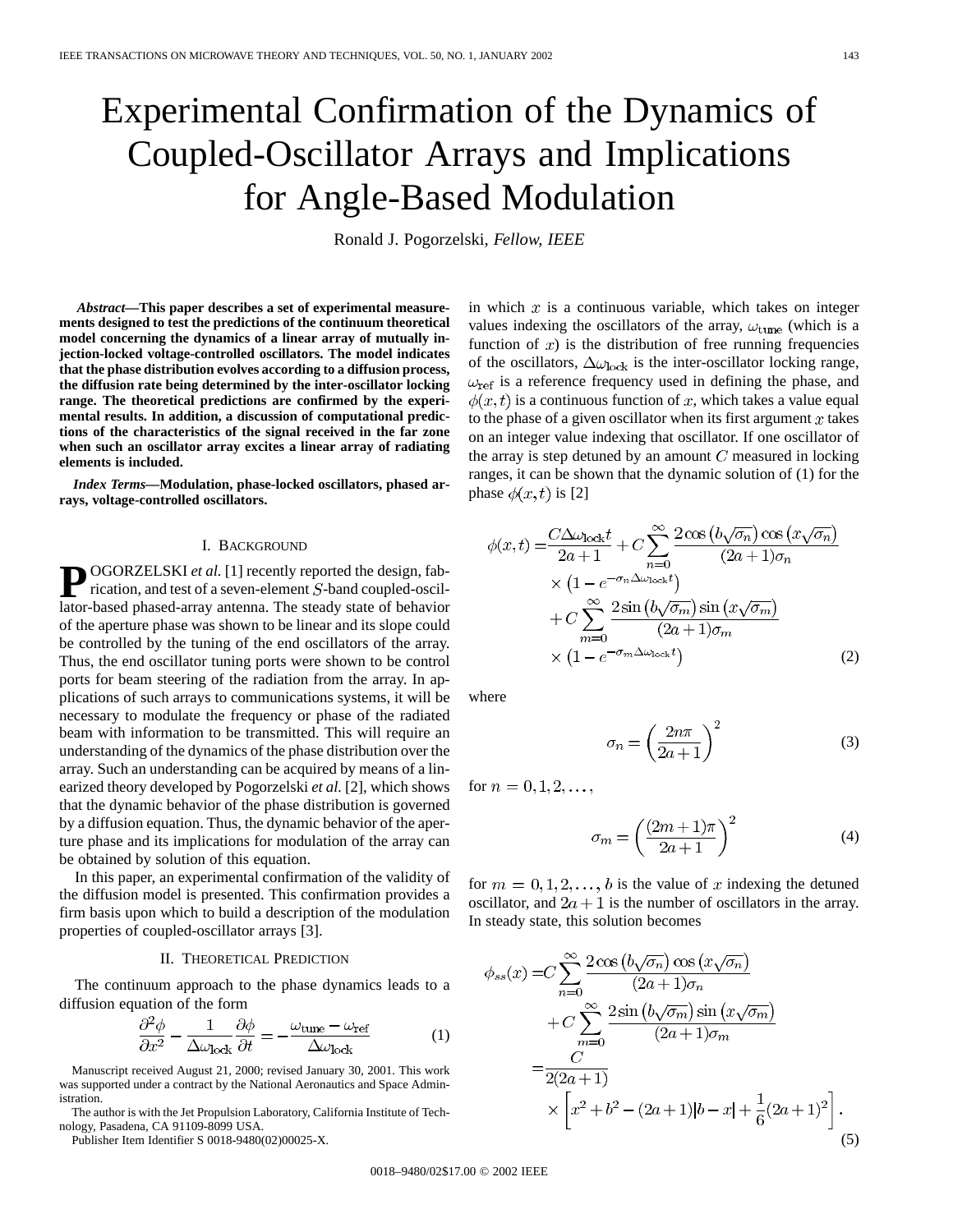Consider now an array of seven oscillators  $(a = 3)$  and let the rightmost oscillator be detuned  $(b = 3)$ . The steady-state solution then becomes

$$
\phi_{ss}(x) = \frac{C}{14} \left[ x^2 + 7x - \frac{23}{6} \right] \tag{6}
$$

which is a parabola with zero slope at the left-hand edge of the array  $(x = -3.5)$ . If the phase of the center oscillator is taken to be the reference, the solution is shifted by an additive constant and the result becomes

$$
\phi_{ss}(x) = \frac{C}{14}x[x+7]
$$
 (7)

which, of course, still has zero slope at the left-hand edge of the array.

If the oscillator immediately to the right-hand side of the center one were detuned, i.e.,  $b = 1$ , the solution corresponding to  $(6)$  is

$$
\phi_{ss}(x) = \frac{C}{14} \Big[ x^2 + 9 - 7|1 - x| \Big] \tag{8}
$$

and if the center oscillator is taken to be the phase reference, the result corresponding to (7) is

$$
\phi_{ss}(x) = \frac{C}{14} \Big[ x^2 + 7 - 7|1 - x| \Big] \tag{9}
$$

which has zero slope at both ends of the array.

### III. EXPERIMENT

The seven-element array described in [1] was used to test the above theoretical predictions. The aperture phase was measured using a set of 3-dB hybrid couplers and mixers arranged to indicate the phase difference between adjacent oscillators, as shown in Fig. 1(a). The output voltages of the mixers were digitized and processed as channels 1–6 in a virtual instrument programmed in Labview. The physical array with the phase diagnostic system is shown in Fig. 1(b). (Here, the calibration ports of Fig. 1(a) were connected to radiating elements for range testing reported elsewhere [1].) The mixer output voltages were converted to phase using previously determined calibration constants as follows. The dc component of the output voltage of the mixer, i.e.,  $V_{\text{dc}}$ , is related to the phase difference between the outputs of the adjacent oscillators connected to it through the hybrids  $\Delta \phi$  by

$$
V_{\text{dc}} + V_{\text{offset}} = S \sin(\Delta \phi - \phi_{\text{offset}}) \text{ or,}
$$

$$
\Delta \phi = \phi_{\text{offset}} + \sin^{-1} \left( \frac{V_{\text{dc}} + V_{\text{offset}}}{S} \right) \tag{10}
$$

where  $S$  represents the sensitivity of the system to phase differences,  $V_{\text{offset}}$  is the output voltage when the argument of the sine function is zero, and  $\phi$ <sub>offset</sub> accounts for the difference in electrical length of the RF and local-oscillator (LO) paths into the mixer. These three constants are determined during the calibration process in which a network analyzer is connected to pairs of adjacent calibration ports (see Fig. 1) to accurately measure the phase difference in oscillator outputs, and the constants are adjusted to make the virtual instrument register the correct phase difference. Taking the center oscillator as a reference, the phase



Fig. 1. (a) Aperture phase diagnostic system concept. (b) Implementation of the aperture phase diagnostic system.



Fig. 2. Virtual instrument display—uniform aperture phase.

differences were integrated to determine the aperture phase distribution and the result was displayed graphically. Fig. 2 shows the virtual instrument display when the oscillators are tuned to produce a uniform phase distribution corresponding to a beam radiated normal to the radiating aperture. Note that the three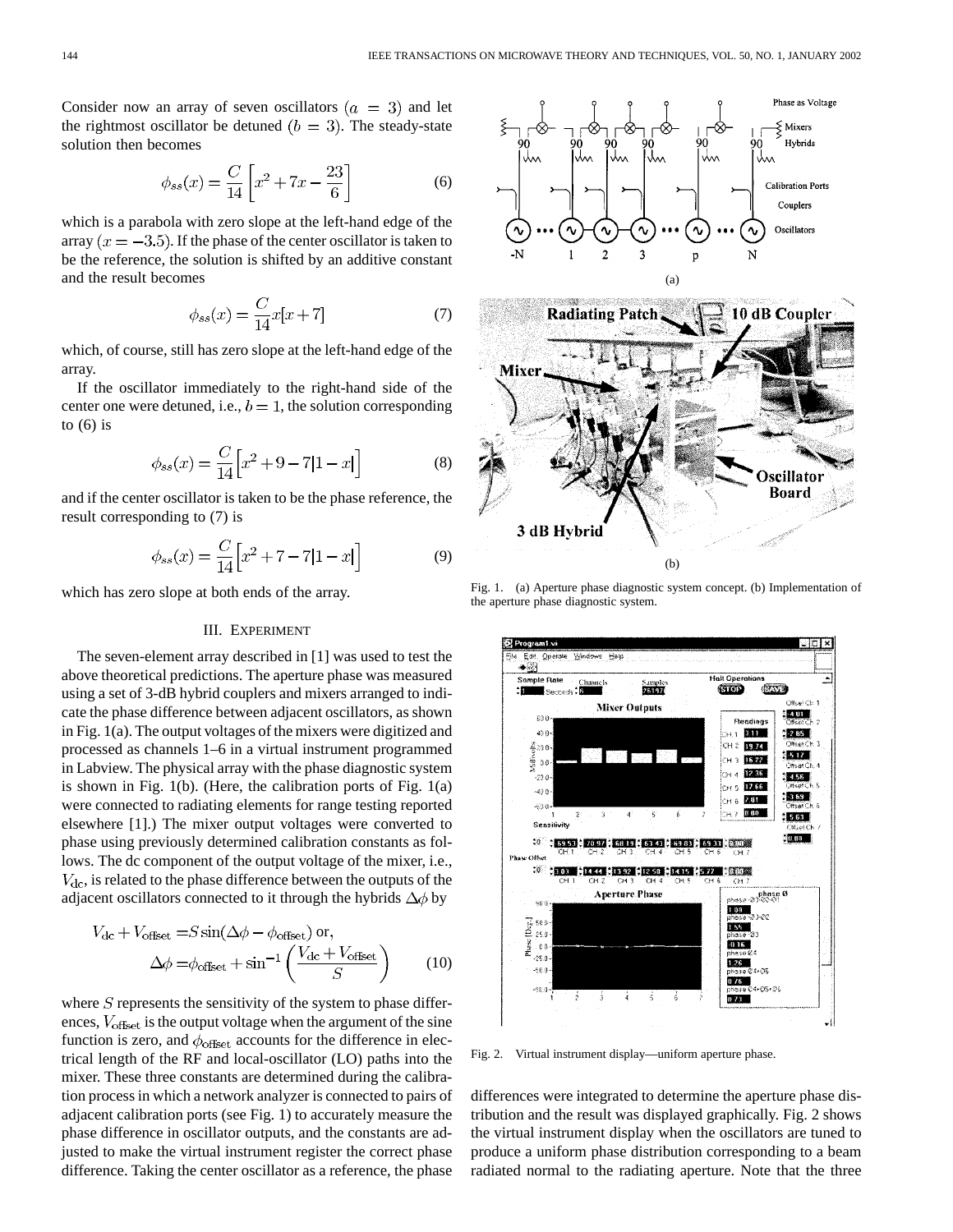

Fig. 3. (a) Steady-state phase distribution with the rightmost oscillator tuned upward. (b) Steady-state phase distribution with the rightmost oscillator tuned downward.



Fig. 4. (a) Steady-state phase distribution with the oscillator immediately to the right-hand side of the center oscillator tuned upward. (b) Steady-state phase distribution with the oscillator immediately to the right-hand side of the center oscillator tuned downward.

calibration constants for each mixer are shown numerically as voltage offsets associated with the top plot showing mixer outputs in millivolts, and as sensitivities and phase offsets shown above the bottom plot of the phase distribution. The abscissae of these graphs index the seven oscillators and are equal to  $x + 4$ , where  $x$  is the oscillator index used in the theoretical development. The column labeled "Readings" displays the quantity  $V_{\text{dc}} + V_{\text{offset}}$ .

Tuning of these voltage-controlled oscillators is accomplished by application of bias voltage to a varactor in the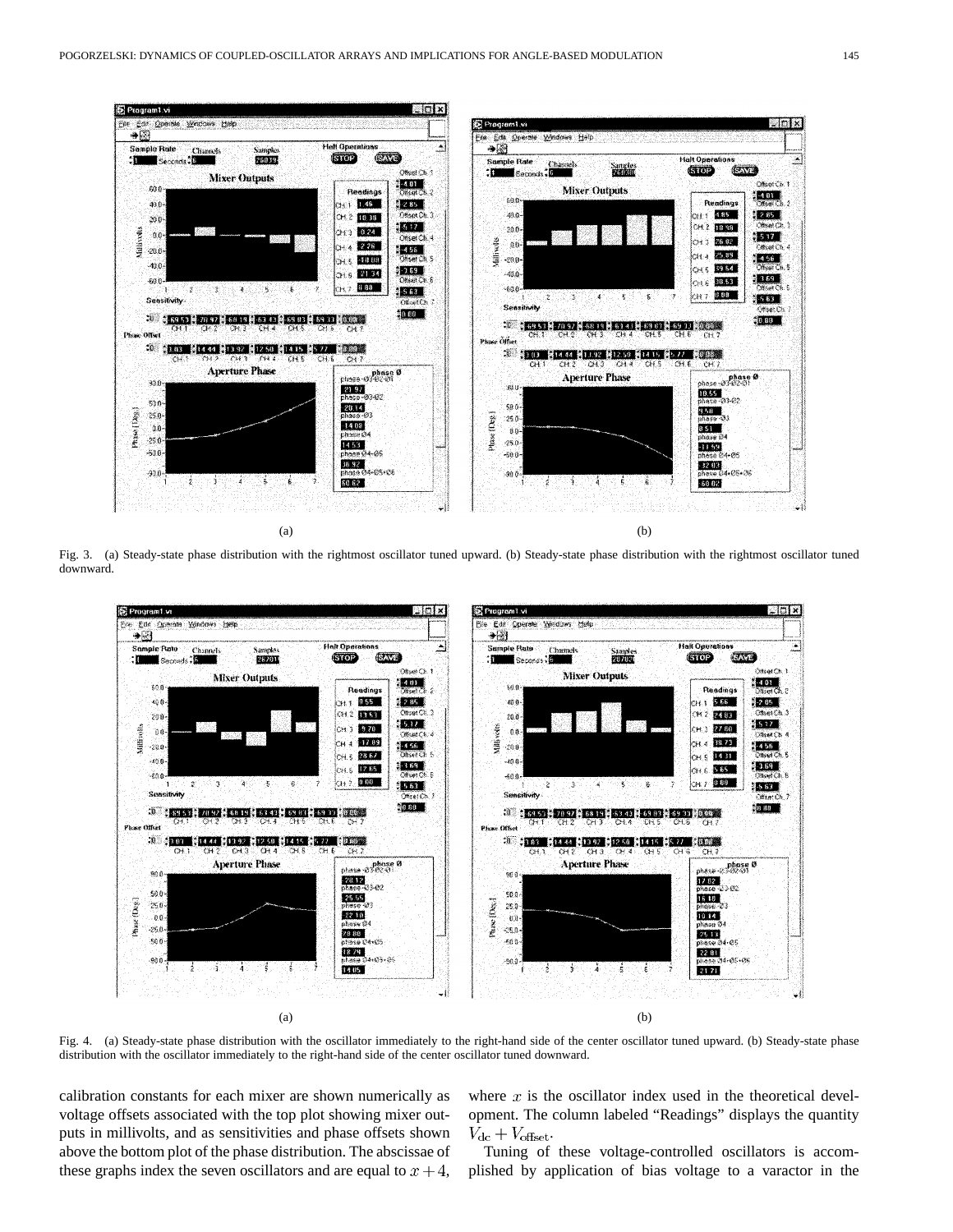

Fig. 5. Measured and theoretical transient response of the array with the rightmost oscillator modulated.



Fig. 6. Measured and theoretical transient response of the array with the oscillator immediately to the right-hand side of the center oscillator modulated.

resonant tank circuit of each oscillator. Fig. 3(a) shows the phase distribution that results if the rightmost oscillator is detuned upward in frequency such that its phase becomes  $60^\circ$ . Fig. 3(b) shows the corresponding result if it is tuned downward in frequency. These results confirm  $(7)$  with  $C$ approximately 0.5 locking ranges. If the oscillator immediately to the right-hand side of the center one is similarly detuned, results are obtained as shown in Fig. 4. This confirms (9) with  $C$  approximately 0.8 locking ranges.

To test the dynamic solution (2), a 1-kHz square wave was applied to the tuning port of the rightmost oscillator and the transient phase response was recorded using a Tektronix TDS-3054 four-channel oscilloscope and plotted. Using (2), the corresponding theoretical prediction was then computed. The value of  $C$  corresponding to the square wave applied was approximately 0.4. Graphs of the measured and computed results are shown in Fig. 5. The ordinates of these graphs are the phase *differences* between adjacent oscillators as determined by measurement of the dc output voltages of the corresponding mixers. Thus, equal vertical spacing of the curves indicates a linear phase *gradient* and a quadratic phase *distribution* across the array. By comparing the time scale of the plots, the locking range was estimated to be 26.5 MHz, which is consistent with direct measurement. The "ringing" evident in the measured data was inherent in the square-wave generator that was employed. That is, the ringing is present in the driving function and is not intrinsic to the array behavior. Fig. 6 shows the corresponding data when the square-wave voltage  $(C \approx 0.6)$  was applied to tune the oscillator immediately to the right-hand side of the center one. Here again, the theoretical predictions are confirmed by the measurements.

The theoretical predictions are based on the assumption that the amplitude of the oscillations and the tuning sensitivities are uniform throughout the array. In fact, this is not the case, and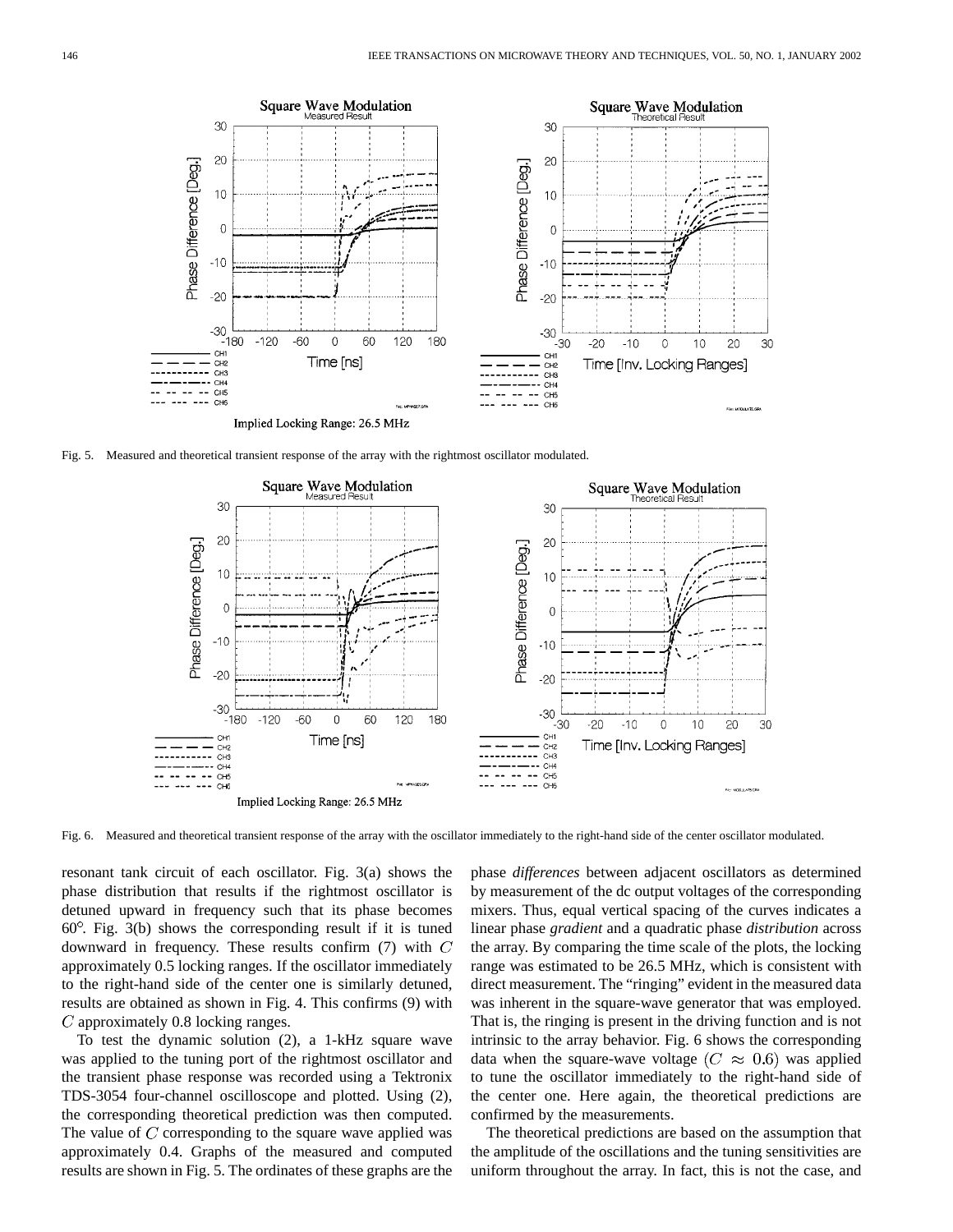

Fig. 7. (a) Radiation patterns with end oscillator modulated. (b) Phase and frequency transient with end oscillator modulated. (c) Amplitude and phase transient with end oscillator modulated.

this represents a source of discrepancy between the measured and predicted behaviors manifest in particular in the nonuniform spacing of the experimental curves. Nevertheless, the dynamic behavior of the phase closely resembles the theoretical results.

#### IV. IMPLICATIONS FOR MODULATED ARRAYS

The predictions of the linearized continuum model concerning both the static and dynamic behavior of coupled oscillator arrays have been confirmed by experiment. Moreover, it is clear that if frequency modulation is applied to a single oscillator of the array, the aperture phase distribution becomes parabolic, thus spoiling the beam. This is not a transient effect in that it remains true in steady state. Thus, in principle, no matter how slowly a single oscillator is modulated, the array will not radiate a pure frequency modulated beam. Rather, as the oscillator tuning is switched from the high frequency to the low one, the beam will oscillate between two spoiled states of differing gain. This clearly shows that efficient radiation of a true frequency modulated beam can only be accomplished by frequency modulating every oscillator in the array simultaneously. Fortunately, this is not difficult because the distribution of the modulation signal is a baseband distribution, thus, not requiring an equal line length (corporate) feed network of any kind.

The degree of beam spoiling to be expected remains to be estimated. This can be computed using the same theoretical framework used to compute the transient responses that were compared with the above experimental results. We merely compute the far-zone pattern (amplitude and phase) radiated by a sevenelement array of isotropic elements spaced one half-wavelength apart at the center frequency and excited by the oscillator array whose transient response was studied above. The frequency of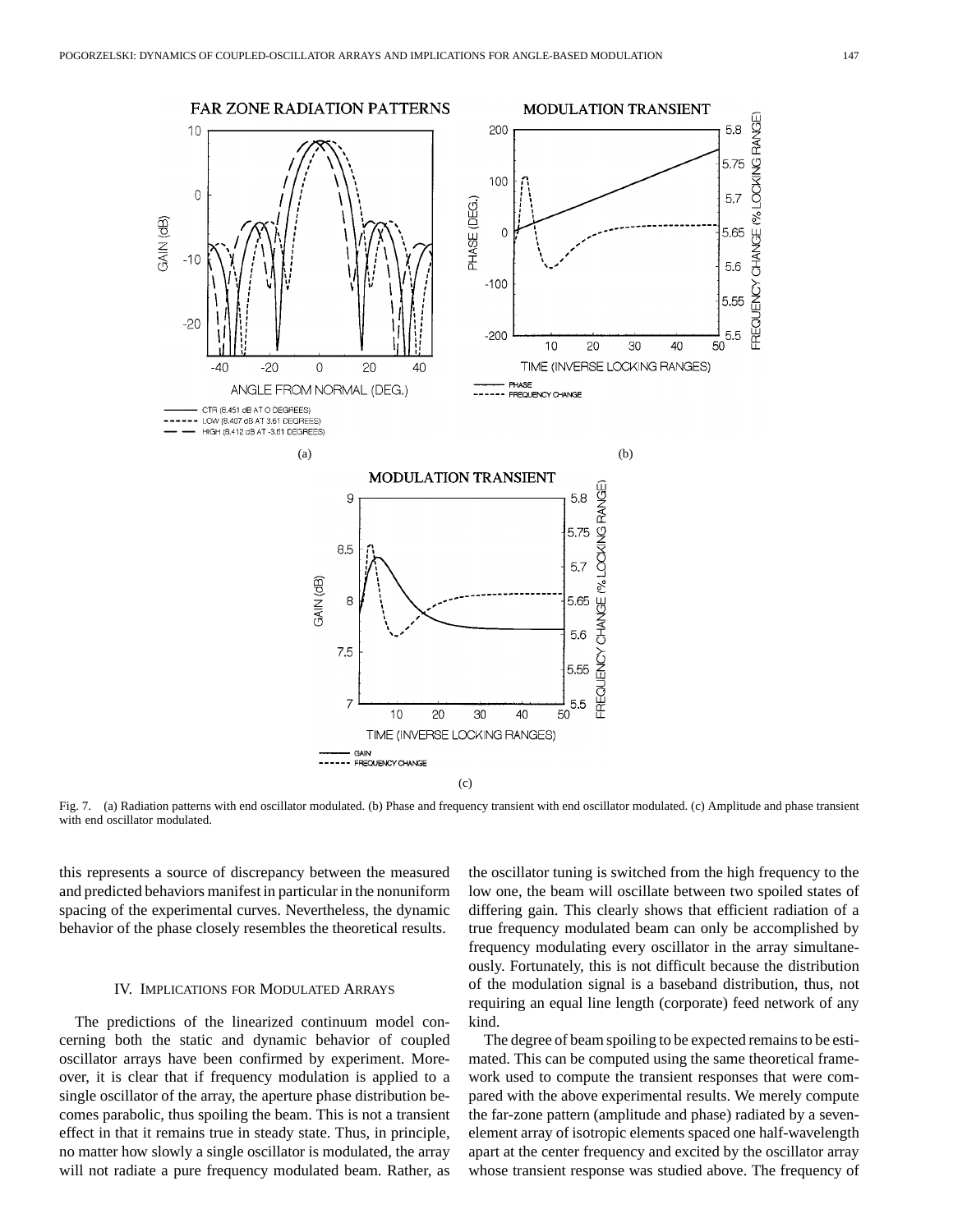

Fig. 8. (a) Radiation patterns with oscillator 1 modulated. (b) Phase and frequency transient with oscillator 1 modulated. (c) Amplitude and phase transient with oscillator 1 modulated.

the radiated signal may then be computed by numerical differentiation of the phase with respect to time. These calculations were performed for the two transient cases shown in Figs. 5 and 6 and the results are shown in Figs. 7 and 8, respectively.

Fig. 7(a) shows the radiation patterns when the end oscillator is tuned downward (LOW), upward (HIGH), and for the nominal tuning (CTR). Note that the quadratic phase aberrations for the LOW and HIGH cases reduce the peak gain by about 0.04 dB, which is a negligible amount. More importantly, however, these aberrations shift the angular position of the beam peak right and left by about  $3.6^\circ$ . Thus, the on axis gain, i.e., the gain perceived by a receiver on a line normal to the array, is decreased by 0.76 dB in the spoiled states relative to the uniform phase case. Even this may not be significant because, in any angle-based modulation scheme, one typically limits the amplitude such that small variations do not affect the received information. The actual channel capacity is governed by the rate at which the frequency of the received signal can be changed. To study this aspect of the system, the transient phase and frequency of the received on axis signal were computed as shown in Fig. 7(b). The phase is linearly dependent on time because of the shift in ensemble frequency induced by the detuning of the end oscillator. As shown, the steady-state frequency is shifted by 5.66% of the locking range or about 1.5 MHz. This is one-seventh of the detuning of the end oscillator, i.e., the modulation index is reduced by a factor of the number of oscillators in the array. It should be remarked that this places a limit on the attainable modulation index in that the amount by which the end oscillator may be detuned is itself limited to one locking range by the 90° maximum phase difference between adjacent oscillators [2]. The transient in the frequency curve decays in about 25 inverse locking ranges or about a microsecond. Of course, during this transient, the aperture phase is evolving from one parabolic distribution to the other and passes through a condition of nearly